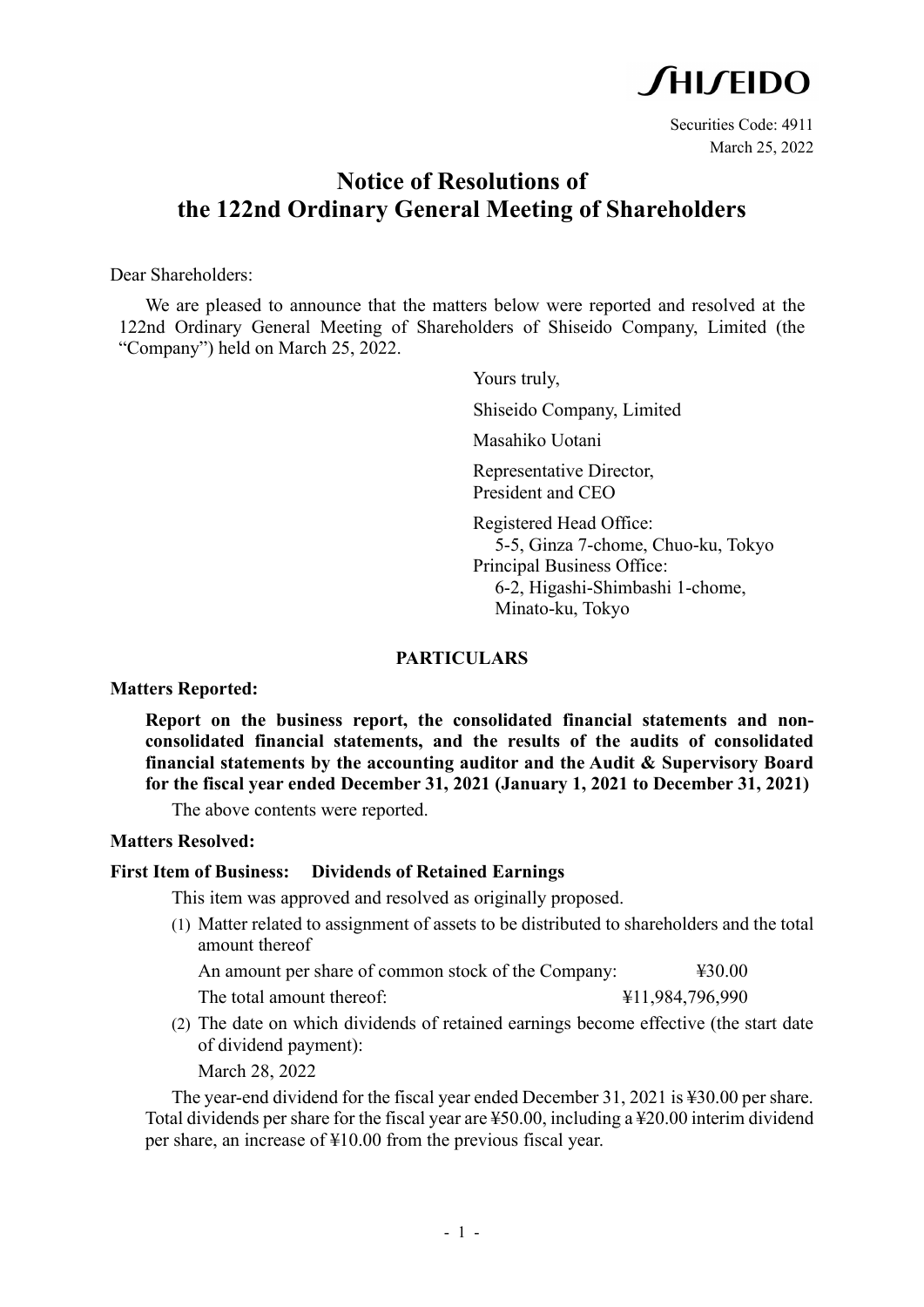### **CHICEIDO**

#### **Second Item of Business: Partial Amendment to the Articles of Incorporation**

This item was approved and resolved as originally proposed.

The Company resolved to amend its Articles of Incorporation regarding the following two points.

- As the amendment provision as stipulated in the proviso of Article 1 of the Supplementary Provisions of the "Act for Partial Amendment of the Companies Act" (Act No. 70 of 2019) will come into force on September 1, 2022, the Company made the required changes to its Articles of Incorporation in preparation for the introduction of the system for providing informational materials for the general meeting of shareholders in electronic format.
- The revision of the "Act on Strengthening Industrial Competitiveness" (Act No. 98) of 2013) has allowed a listed company to stipulate in its Articles of Incorporation and hold a general meeting of shareholders without specifying a location (so-called 'virtual only shareholders meeting' where a physical venue is not established with the directors and shareholders attending through means such as the Internet). The Company has newly established an article so that a general meeting of shareholders may be held without specifying a location when the Board of Directors determines that it is not appropriate in light of benefits of shareholders to hold a general meeting of shareholders for which a location is specified.

#### **Third Item of Business: Election of Eight (8) Directors**

This item was approved and resolved as originally proposed.

Mr. Masahiko Uotani, Ms. Yukari Suzuki, Mr. Norio Tadakawa, Mr. Takayuki Yokota, Mr. Shinsaku Iwahara and Ms. Kanoko Oishi were reelected as directors and all assumed their offices. Mr. Charles D. Lake II, and Ms. Mariko Tokuno were newly elected as directors and assumed their offices respectively.

Mr. Shinsaku Iwahara, Mr. Charles D. Lake II, Ms. Kanoko Oishi and Ms. Mariko Tokuno are external directors as provided in Article 2, item (xv) of the Companies Act.

The Company has designated Mr. Shinsaku Iwahara, Mr. Charles D. Lake II, Ms. Kanoko Oishi and Ms. Mariko Tokuno as independent directors as prescribed in Article 436-2 of the Securities Listing Regulations of the Tokyo Stock Exchange.

#### **Fourth Item of Business: Election of One (1) Audit & Supervisory Board Member**

This item was approved and resolved as originally proposed.

Mr. Takeshi Yoshida was reelected as an audit & supervisory board member and assumed his office.

#### **Fifth Item of Business: Determination of Long-Term Incentive-Type Remuneration (LTI) to Directors**

This item was approved and resolved as originally proposed.

The Company has determined the long-term incentive-type remuneration (LTI), which shall adopt performance share units to act as a type of performance-linked stock compensation as described below, based on the Company's directors and executive officers remuneration policy.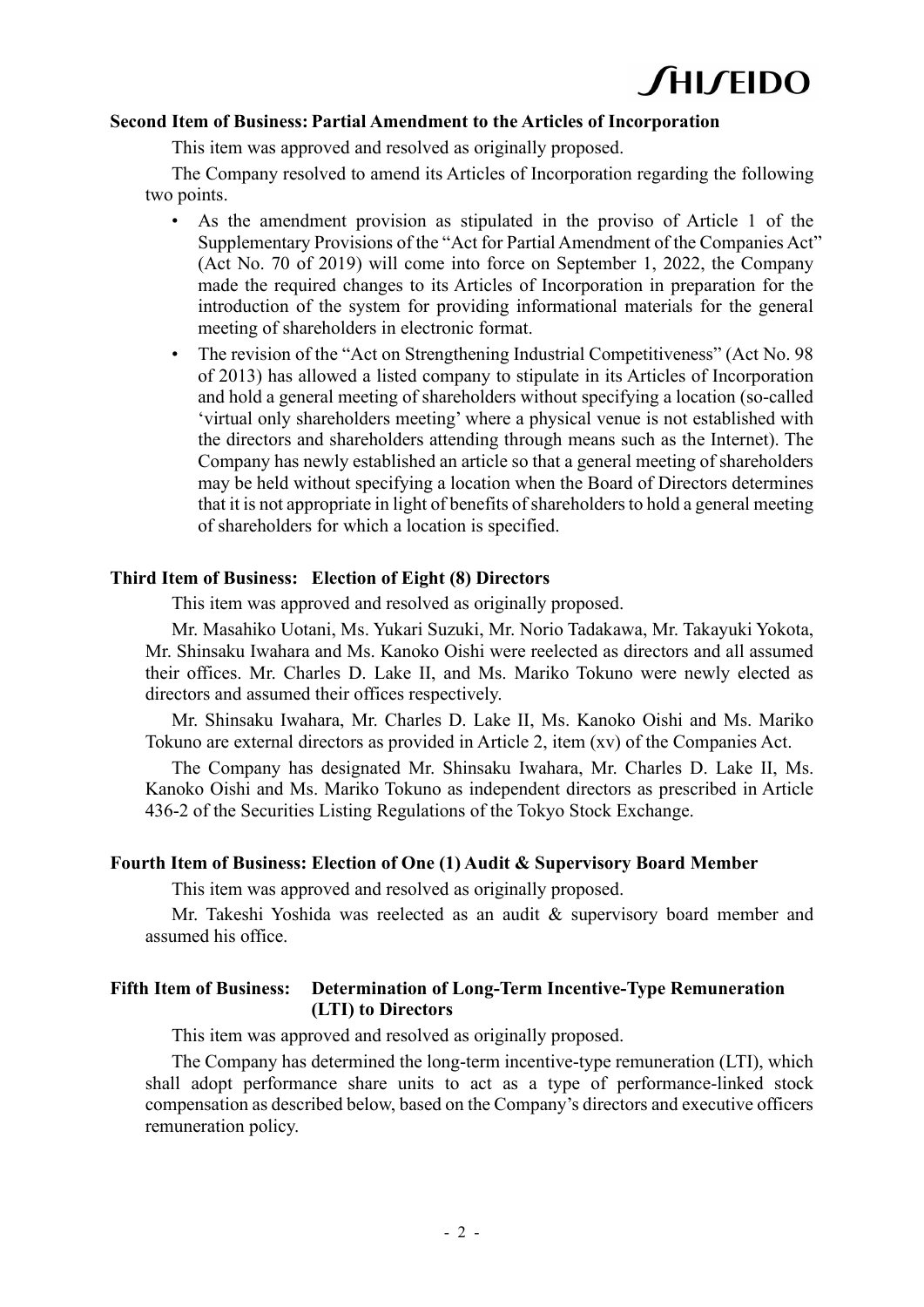| 1) Eligible Directors under the LTI                                                                                                                                                           | Four directors approved in the Third Item of<br>Business excluding external directors.                                                                                                                                                                                                                                                                                                                                                                                                                                                                                                                                                                                                                                                                                                                                                                                                                                                                                                                                                                                                                                                                                                                                                                                                                                                                                                 |
|-----------------------------------------------------------------------------------------------------------------------------------------------------------------------------------------------|----------------------------------------------------------------------------------------------------------------------------------------------------------------------------------------------------------------------------------------------------------------------------------------------------------------------------------------------------------------------------------------------------------------------------------------------------------------------------------------------------------------------------------------------------------------------------------------------------------------------------------------------------------------------------------------------------------------------------------------------------------------------------------------------------------------------------------------------------------------------------------------------------------------------------------------------------------------------------------------------------------------------------------------------------------------------------------------------------------------------------------------------------------------------------------------------------------------------------------------------------------------------------------------------------------------------------------------------------------------------------------------|
| 2) Method of payment of remuneration,<br>etc. based on the LTI                                                                                                                                | Provided that amounts stay within the limits<br>described below in 3) and 4), in principle, $50\%$<br>of remuneration, etc. based on the LTI<br>deliverable to each Eligible Director shall be<br>paid as monetary remuneration claims for the<br>delivery of the Company's common stock, and<br>the remainder shall be paid as cash. Each<br>Eligible Director will receive delivery of the<br>Company's common stock by providing all of<br>the above monetary remuneration claims as<br>contributions in kind.                                                                                                                                                                                                                                                                                                                                                                                                                                                                                                                                                                                                                                                                                                                                                                                                                                                                      |
| 3) Total<br>of<br>amount<br>relating<br>mainly<br>to<br>consecutive fiscal years starting from<br>fiscal 2022 to Eligible Directors as<br>remuneration, etc. for fiscal 2022<br>under the LTI | monetary The maximum amount shall be 86,000 shares of<br>remuneration claims for the delivery the Company's common stock multiplied by the<br>of the Company's common stock and share price at time of delivery (the closing price<br>cash to be paid in accordance with the of the Company's common stock on the Tokyo<br>achievement rates, etc. of targets Stock Exchange on the business day preceding<br>company the date of resolution of the Board of Directors<br>performance as of the end of the three of the Company to issue or dispose of the said<br>common stock. If no trades are made on this<br>day, the closing price on the most recent<br>preceding trading day).<br>However, if all Eligible Directors forfeit their<br>positions as directors or executive officers of<br>the Company or of subsidiaries of the Company<br>as a result of restructuring or other events<br>during the evaluation period, leading to<br>payments of remuneration, etc. being made<br>under the terms of the LTI before the end of the<br>evaluation period, the closing price of the<br>Company's common stock on the Tokyo Stock<br>Exchange on the business day preceding the<br>date of resolution of the Board of Directors<br>concerning said payments shall be used (if no<br>trades are made on this day, the closing price on<br>the most recent preceding trading day). |
| common stock to be delivered to<br>Eligible Directors based on the LTI                                                                                                                        | 4) Total number of the Company's The maximum number shall be 43,000 shares of<br>the Company's common stock payable to<br>Eligible Directors in accordance with 2), which<br>shall<br>comprise, in principle,<br>50%<br>of<br>remuneration, etc. based on the LTI.                                                                                                                                                                                                                                                                                                                                                                                                                                                                                                                                                                                                                                                                                                                                                                                                                                                                                                                                                                                                                                                                                                                     |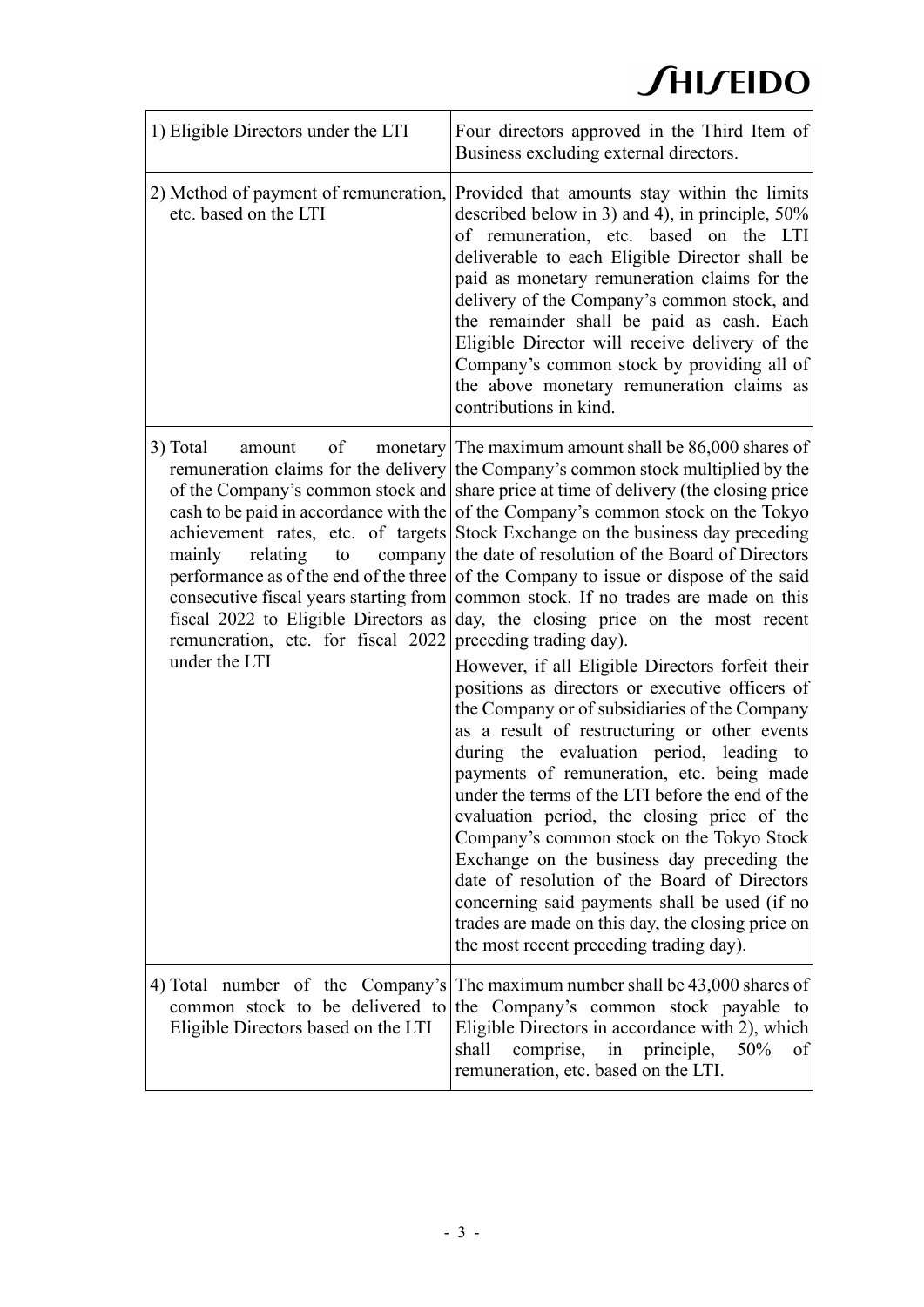The results of shareholder voting at this ordinary general meeting of shareholders are posted on our corporate information website under "INVESTORS > General Meeting of Shareholders":

https://corp.shiseido.com/en/ir/shareholder/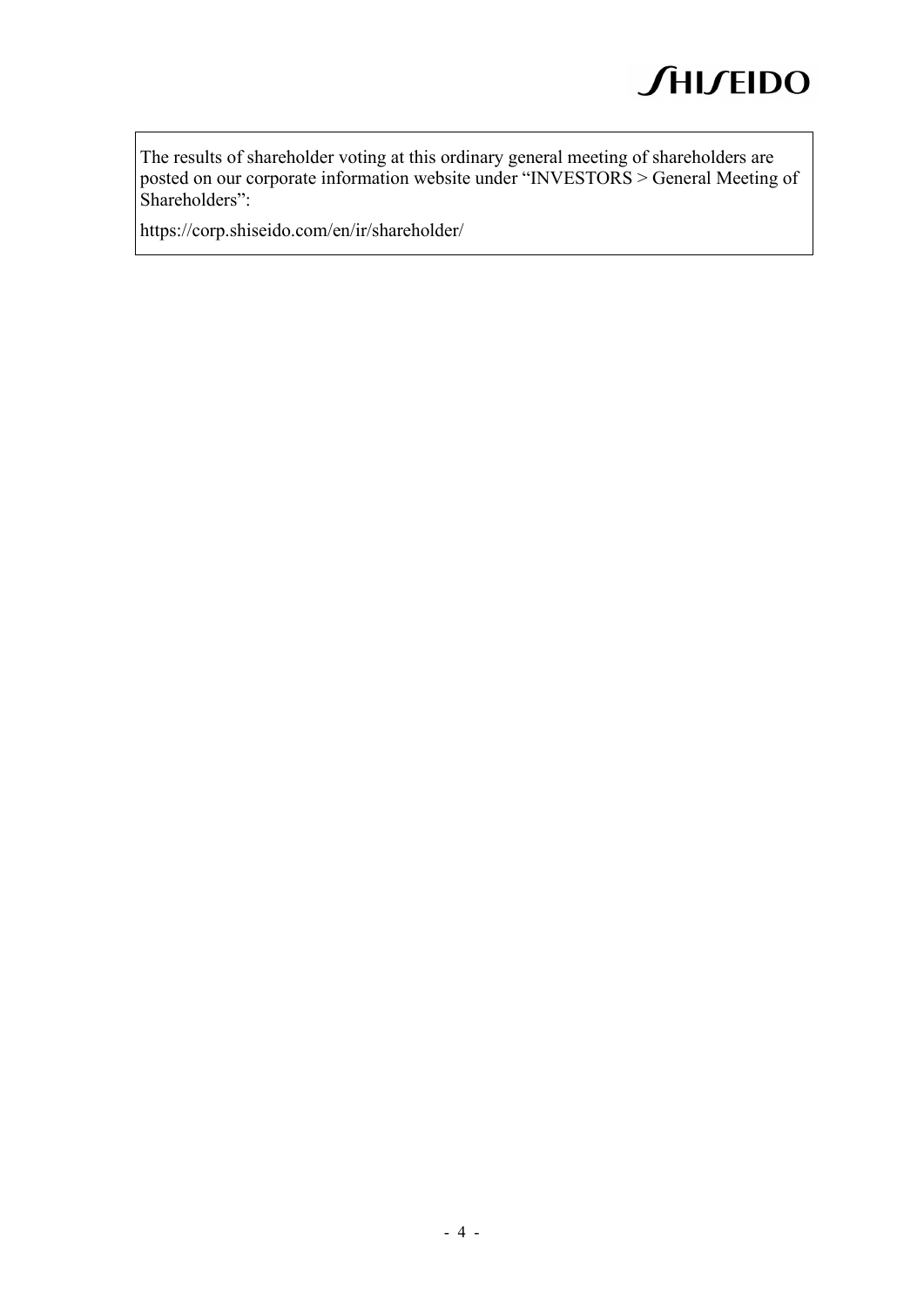#### **Outline of the Directors, Audit & Supervisory Board Members and Executive Officers Remuneration Policy of the Company**

#### **Overview of the Directors and Executive Officers Remuneration Policy of the Company**

The remuneration of the directors and executive officers of the Company comprises "basic remuneration" as fixed remuneration as well as "annual bonus" and "long-term incentive-type remuneration (non-monetary remuneration)" as performance-linked remuneration, and the Company sets remuneration levels by making comparisons with companies in the same industry or of the same scale in Japan and overseas and by taking the Company's financial condition into consideration.

Furthermore, the Company will review evaluation targets for long-term incentive-type remuneration. The Company believes that business activities that contribute to social value are important for sustainable growth, hence the weight of such activities will be increased from fiscal 2022.

External directors and audit & supervisory board members receive only basic remuneration, as fluctuating remuneration such as performance-linked remuneration is inconsistent with their supervisory functions and a stance independent from business execution. Furthermore, the Company does not have an officers' retirement benefit plan.

| Rank as Executive Officer       | Composition of Remuneration for Directors and Executive Officers |                                 |                                             |       |  |
|---------------------------------|------------------------------------------------------------------|---------------------------------|---------------------------------------------|-------|--|
|                                 |                                                                  | Performance-linked Remuneration |                                             |       |  |
|                                 | <b>Basic</b><br>Remuneration                                     | <b>Annual Bonus</b>             | Long-Term<br>Incentive-Type<br>Remuneration | Total |  |
| President and CEO               | 33.3%                                                            | 33.3%                           | 33.3%                                       |       |  |
| <b>Executive Vice President</b> | 54%-56%                                                          | $22\% - 23\%$                   | $22\% - 23\%$                               |       |  |
| Senior Executive Officer        | 54%-60%                                                          | $20\% - 23\%$                   | $20\% - 23\%$                               | 100%  |  |
| <b>Executive Officer</b>        | 56%-64%                                                          | $18\% - 22\%$                   | $18\% - 22\%$                               |       |  |

#### **The Proportion of Remuneration for Directors Eligible for the Payment by Remuneration Type and Rank as Executive Officer (As of December 31, 2021)**

Notes:

1. In this model, the basic remuneration amount is the median of the applicable role grade, and the amount paid for performance-linked remuneration is based on 100% of a reference amount determined by the Company. The proportions stated above may change depending on changes in the Company's performance and changes in the share price.

2. There is no difference in the proportion of remuneration by remuneration type applied to directors based on whether a director has a representation right or otherwise.

3. Because different remuneration tables will be applied depending on the role grade of respective directors and executive officers, proportions of remuneration by remuneration type will vary even within a same rank.

#### **Details of the Directors, Audit & Supervisory Board Members and Executive Officers Remuneration Policy**

Details of the directors, audit & supervisory board members and executive officers remuneration policy are described from page 71 through page 79 of the "Notice of Convocation of the 122nd Ordinary General Meeting of Shareholders of Shiseido Company, Limited."

The "Notice of Convocation of the 122nd Ordinary General Meeting of Shareholders of Shiseido Company, Limited" is posted on our corporate information website under "INVESTORS > General Meeting of Shareholders."

(https://corp.shiseido.com/en/ir/shareholder/).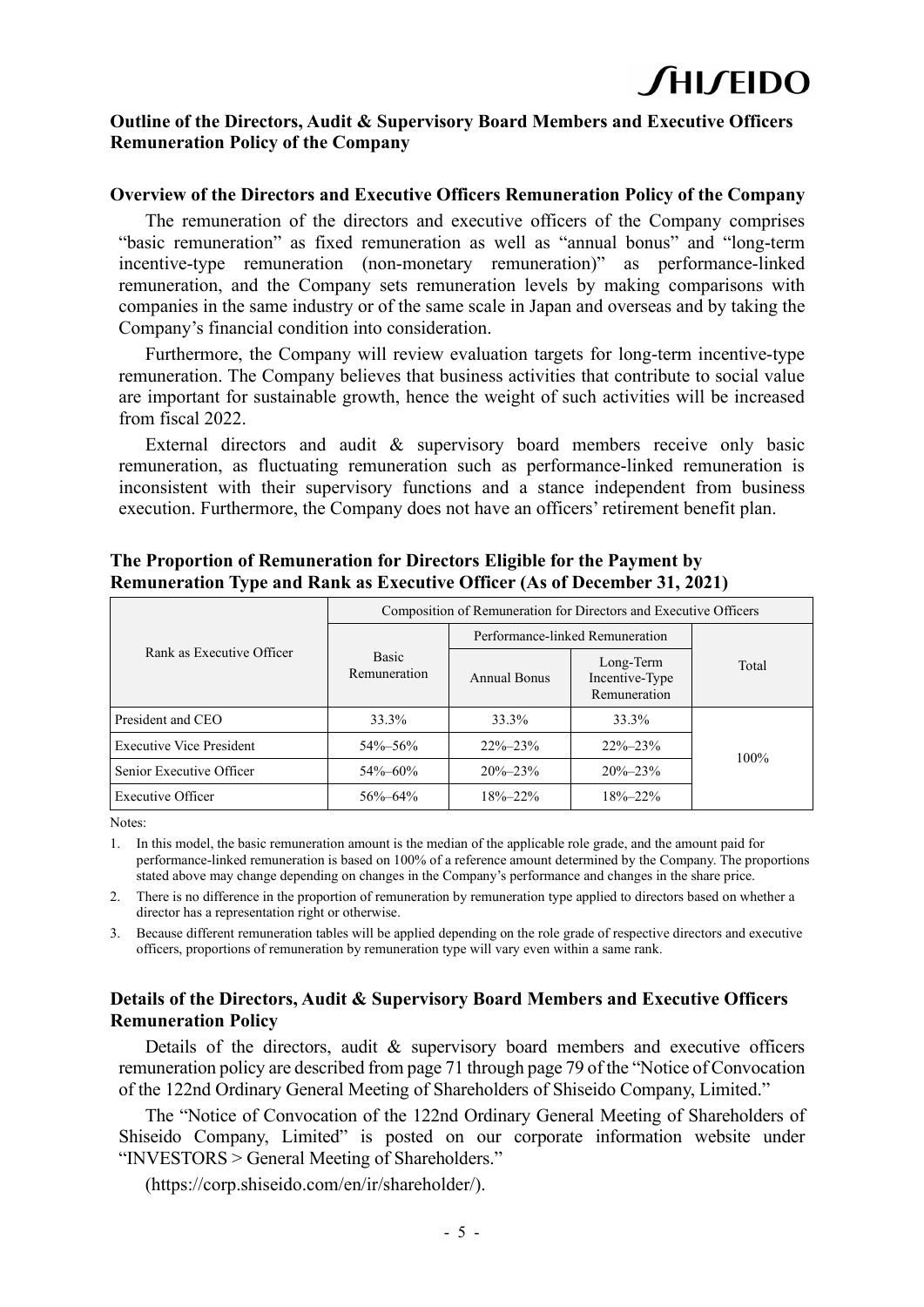#### **Directors, Audit & Supervisory Board Members and Executive Officers after the 122nd Ordinary General Meeting of Shareholders**

Directors Mr. Masahiko Uotani and Ms. Yukari Suzuki were appointed as representative directors at a meeting of the Board of Directors held after the close of this general meeting of shareholders and assumed their offices respectively.

Audit & supervisory board members Mr. Takeshi Yoshida and Ms. Akiko Uno were appointed as full-time audit & supervisory board members at a meeting of the Audit & Supervisory Board held after the close of this general meeting of shareholders and assumed their offices respectively.

Accordingly, the current directors, audit & supervisory board members and executive officers of the Company are as follows:

| Position                                                                                     | Name               | Responsibilities at the Company and Important Positions<br>at Other Organizations Concurrently Held                                                                                                                                                                                    |
|----------------------------------------------------------------------------------------------|--------------------|----------------------------------------------------------------------------------------------------------------------------------------------------------------------------------------------------------------------------------------------------------------------------------------|
| Representative<br>Director<br>Executive Officer <sup>*1</sup><br>President and CEO           | Masahiko Uotani    | Chair of the Board<br>Member of Nomination & Remuneration Advisory Committee<br>Chair of Global Risk Management & Compliance Committee*2                                                                                                                                               |
| Representative<br>Director<br>Executive Officer <sup>*1</sup><br>Senior Executive<br>Officer | Yukari Suzuki      | <b>Chief Marketing Officer</b><br>Chief D&I Officer<br>Member of Global Risk Management & Compliance Committee<br>Chair of HQ/SJ Compliance Committee*3                                                                                                                                |
| Director<br>Executive Officer*1<br>Senior Executive<br>Officer                               | Norio Tadakawa     | CEO, Japan Region<br>Representative Director, President and CEO of Shiseido Japan<br>Co., Ltd.<br>Member of Global Risk Management & Compliance Committee<br>Member of HQ/SJ Compliance Committee                                                                                      |
| Director<br>Executive Officer*1                                                              | Takayuki Yokota    | Chief Financial Officer (CFO)<br>Member of Global Risk Management & Compliance Committee<br>Member of HQ/SJ Compliance Committee                                                                                                                                                       |
| <b>External Director</b><br><independent></independent>                                      | Shinsaku Iwahara   | Chair of Nomination & Remuneration Advisory Committee<br>Professor, Faculty of Law, Waseda University                                                                                                                                                                                  |
| <b>External Director</b><br><independent></independent>                                      | Charles D. Lake II | Member of Nomination & Remuneration Advisory Committee<br>Director, President, Aflac International Incorporated<br>External Director, Tokyo Electron Ltd.<br>External Director, Japan Post Holdings Co., Ltd.<br>Representative Director, Chairman, Aflac Life Insurance Japan<br>Ltd. |
| <b>External Director</b><br><independent></independent>                                      | Kanoko Oishi       | Member of Nomination & Remuneration Advisory Committee<br>CEO of MEDIVA Inc.<br>CEO of Seeds 1 Co., Ltd.<br>Outside Director of Ezaki Glico Co., Ltd.<br>Outside Director of Santen Pharmaceutical Co., Ltd.                                                                           |

1. Directors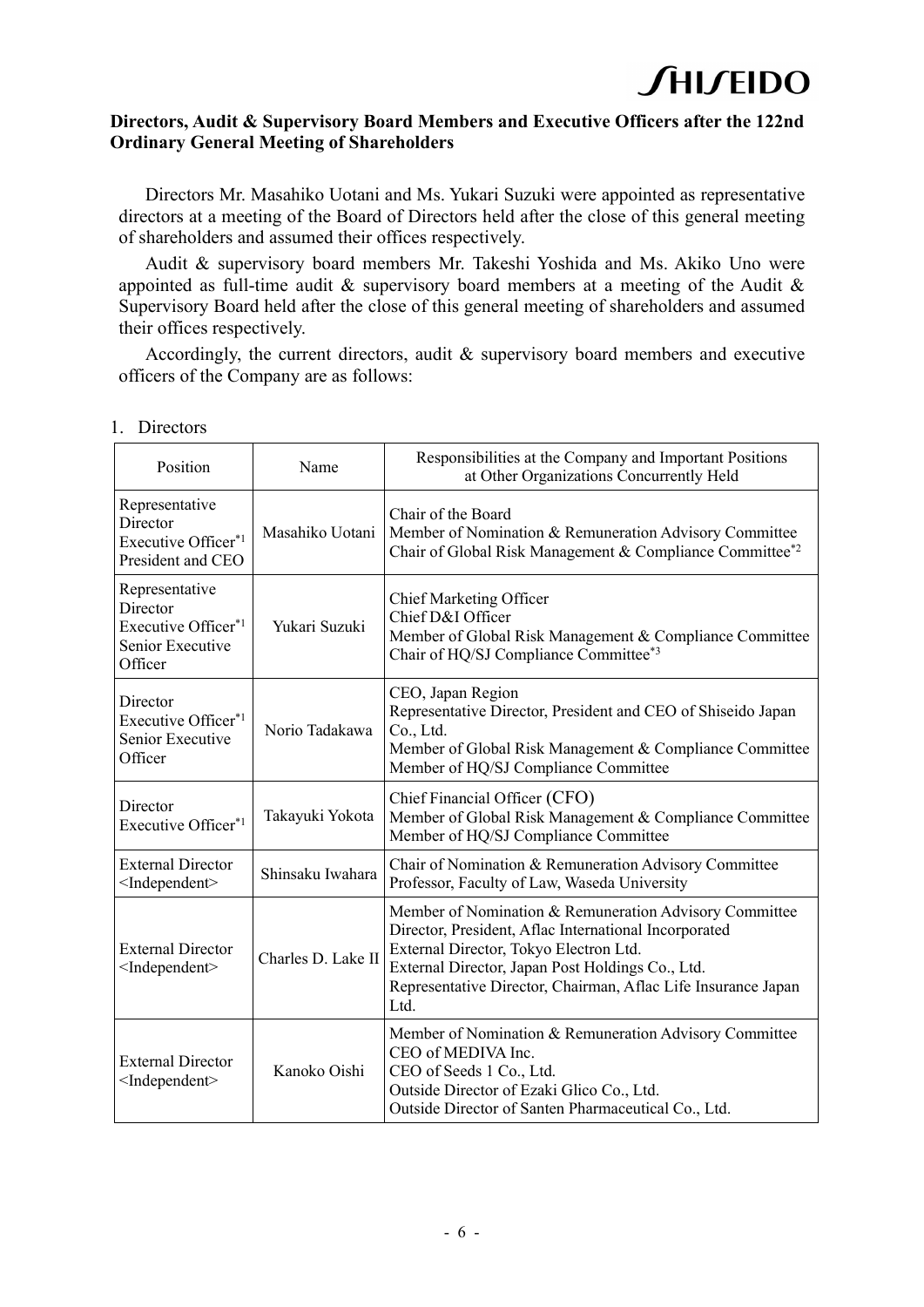| <b>Position</b>                                       | Name          | Responsibilities at the Company and Important Positions<br>at Other Organizations Concurrently Held                                                                                                            |
|-------------------------------------------------------|---------------|----------------------------------------------------------------------------------------------------------------------------------------------------------------------------------------------------------------|
| <b>External Director</b><br>$\leq$ Independent $\geq$ | Mariko Tokuno | Member of Nomination & Remuneration Advisory Committee<br>External director of HAPPINET CORPORATION<br>External Director of Mitsubishi Materials Corporation<br>External Director of Yamato Holdings Co., Ltd. |

\*1 From January 2022, the Company abolished the corporate officer system and completely shifted to the executive officer management system.

- \*2 Global Risk Management & Compliance Committee: Accurately grasps global and local social changes as well as the current situation within the Shiseido Group and correspondingly identifies management risk factors, and discusses a priority of material risks and countermeasures against those risks as well as the actual status and countermeasures of ethics and compliance in regions across the globe.
- \*3 HQ/SJ Compliance Committee: Grasps the current situation of ethics, compliance and incidents and measures at the Shiseido Group companies located in Japan, including the Company (HQ) and Shiseido Japan Co., Ltd. (SJ).
- Note: Mr. Shinsaku Iwahara, Mr. Charles D. Lake II, Ms. Kanoko Oishi and Ms. Mariko Tokuno are external directors as provided in Article 2, item (xv) of the Companies Act. The Company has designated Mr. Shinsaku Iwahara, Mr. Charles D. Lake II, Ms. Kanoko Oishi and Ms. Mariko Tokuno as independent directors as prescribed in Article 436-2 of the Securities Listing Regulations of the Tokyo Stock Exchange.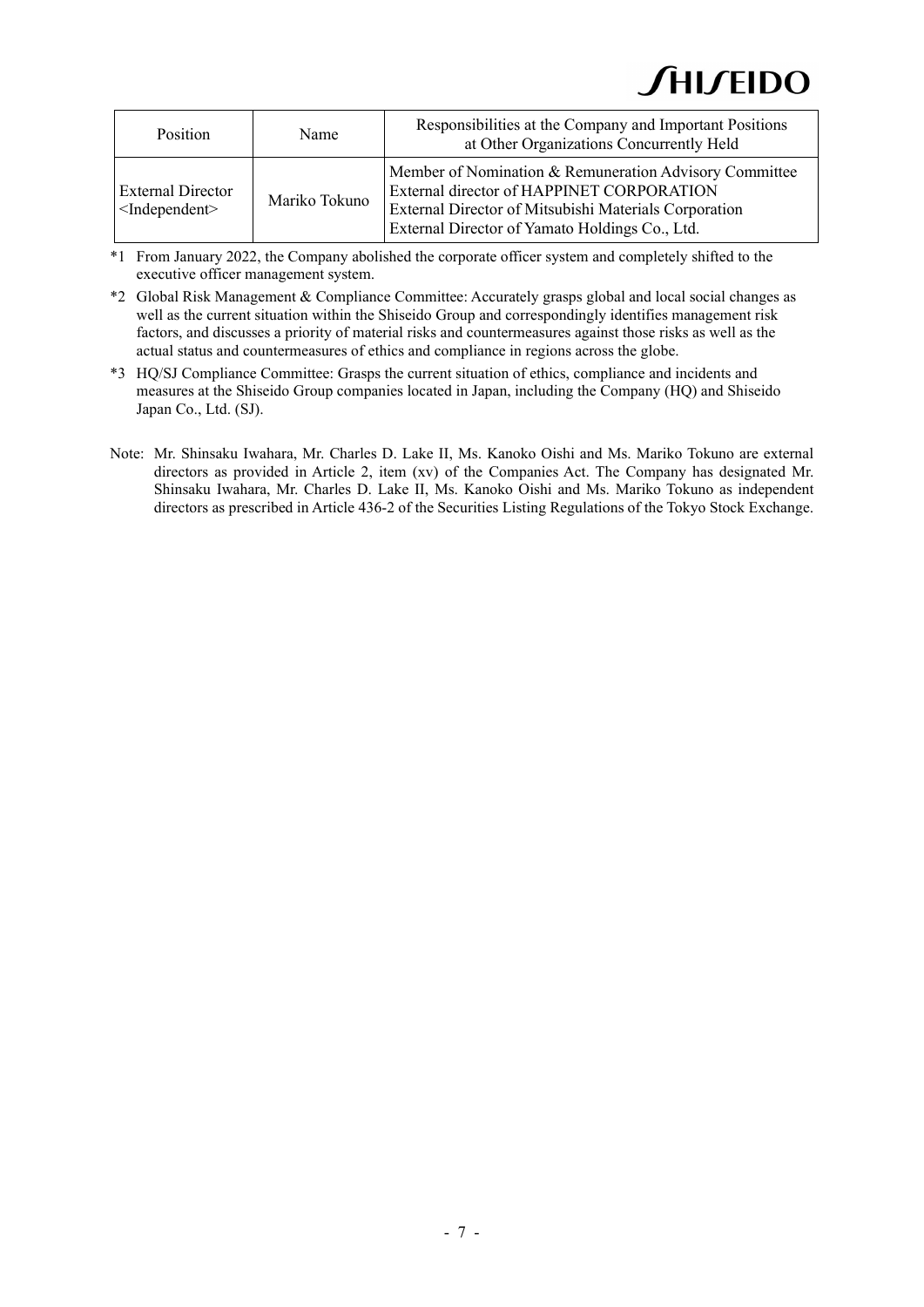|  |  |  |  |  |  | 2. Audit & Supervisory Board Members |
|--|--|--|--|--|--|--------------------------------------|
|--|--|--|--|--|--|--------------------------------------|

| Position                                                                              | Name                | Important Positions at Other Organizations Concurrently Held                                                                                                                                                                                                                                                                                                                                                                                     |
|---------------------------------------------------------------------------------------|---------------------|--------------------------------------------------------------------------------------------------------------------------------------------------------------------------------------------------------------------------------------------------------------------------------------------------------------------------------------------------------------------------------------------------------------------------------------------------|
| Audit &<br><b>Supervisory Board</b><br>Member<br>(Full-time)                          | Takeshi Yoshida     | Observer of Global Risk Management & Compliance Committee<br>Observer of HQ/SJ Compliance Committee                                                                                                                                                                                                                                                                                                                                              |
| Audit &<br><b>Supervisory Board</b><br>Member<br>(Full-time)                          | Akiko Uno           | Observer of Global Risk Management & Compliance Committee<br>Observer of HQ/SJ Compliance Committee                                                                                                                                                                                                                                                                                                                                              |
| External Audit &<br><b>Supervisory Board</b><br>Member<br><independent></independent> | Yasuko Gotoh        | Outside Auditor & Supervisory Board member of DENSO<br><b>CORPORATION</b>                                                                                                                                                                                                                                                                                                                                                                        |
| External Audit &<br><b>Supervisory Board</b><br>Member<br><independent></independent> | Ritsuko<br>Nonomiya | Managing Director and CEO of Houlihan Lokey, Japan<br>Outside Director of NAGASE & CO., LTD.                                                                                                                                                                                                                                                                                                                                                     |
| External Audit &<br><b>Supervisory Board</b><br>Member<br>$\leq$ Independent $\geq$   | Hiroshi Ozu         | Attorney<br>External Audit & Supervisory Board Member of MITSUI & CO.,<br>LTD.<br>Outside Audit & Supervisory Board Member of TOYOTA<br><b>MOTOR CORPORATION</b><br>Representative Director of Shimizu Scholarship Foundation<br>(general incorporated foundation)<br>President of Criminal Justice Welfare Forum Oasis (general<br>incorporated association)<br>President of Japan Criminal Policy Society (general incorporated<br>foundation) |

Note: Ms. Yasuko Gotoh, Ms. Ritsuko Nonomiya, and Mr. Hiroshi Ozu are external audit & supervisory board members as provided in Article 2, item (xvi) of the Companies Act. The Company has designated Ms. Yasuko Gotoh, Ms. Ritsuko Nonomiya, and Mr. Hiroshi Ozu as independent audit & supervisory board members as prescribed in Article 436-2 of the Securities Listing Regulations of the Tokyo Stock Exchange.